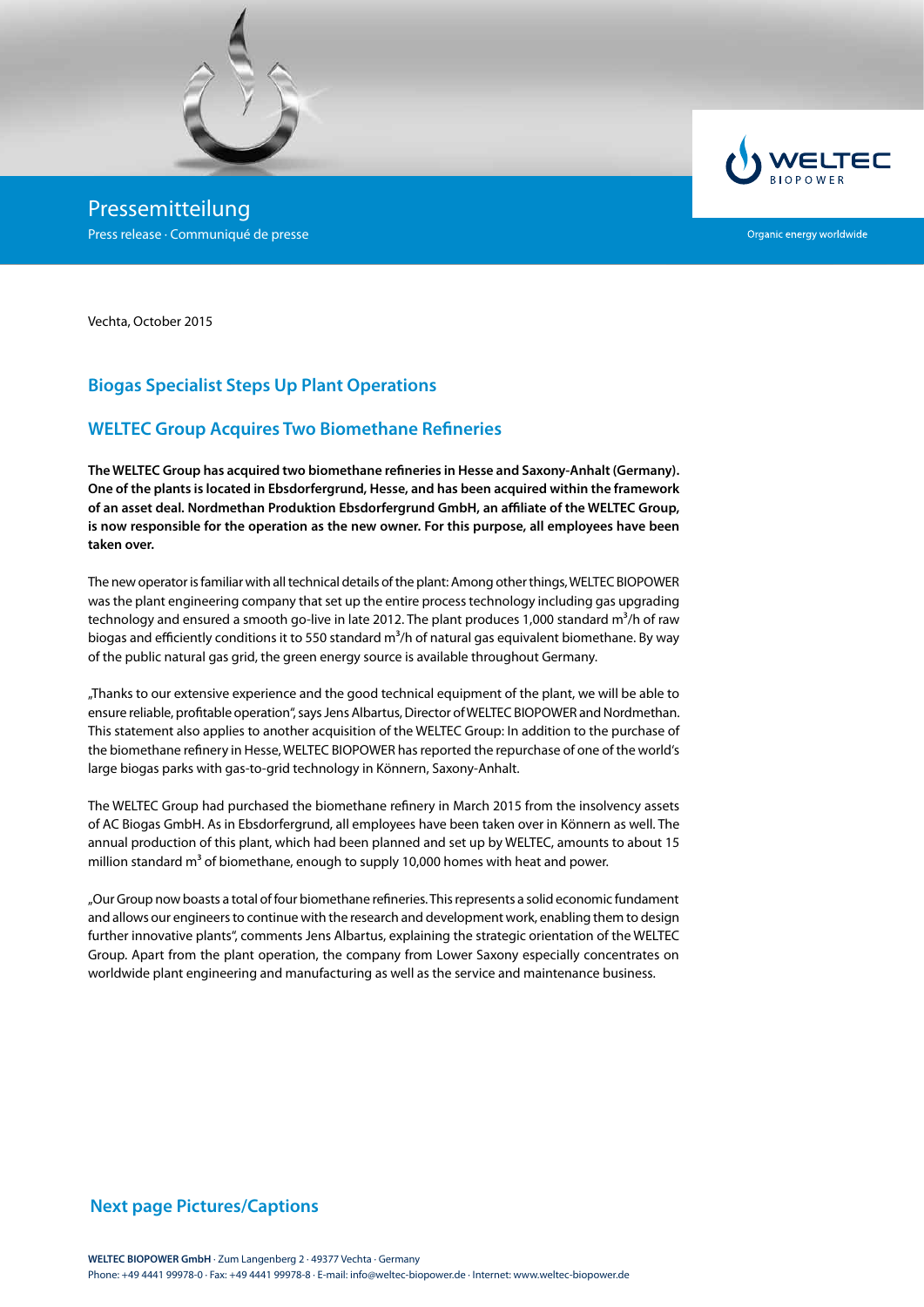

Pressemitteilung Press release · Communiqué de presse



Organic energy worldwide

# **Pictures/Captions**



*In addition to the purchase of the biomethane refinery in Hesse, WELTEC BIOPOWER has reported the repurchase of one of the world's large biogas parks with gas-to-grid technology in Könnern, Saxony-Anhalt.*



*The plant in Ebsdorfergrund produces 1,000 standard m³/h of*  raw biogas and efficiently conditions it to 550 standard m<sup>3</sup>/h *of natural gas equivalent biomethane.*